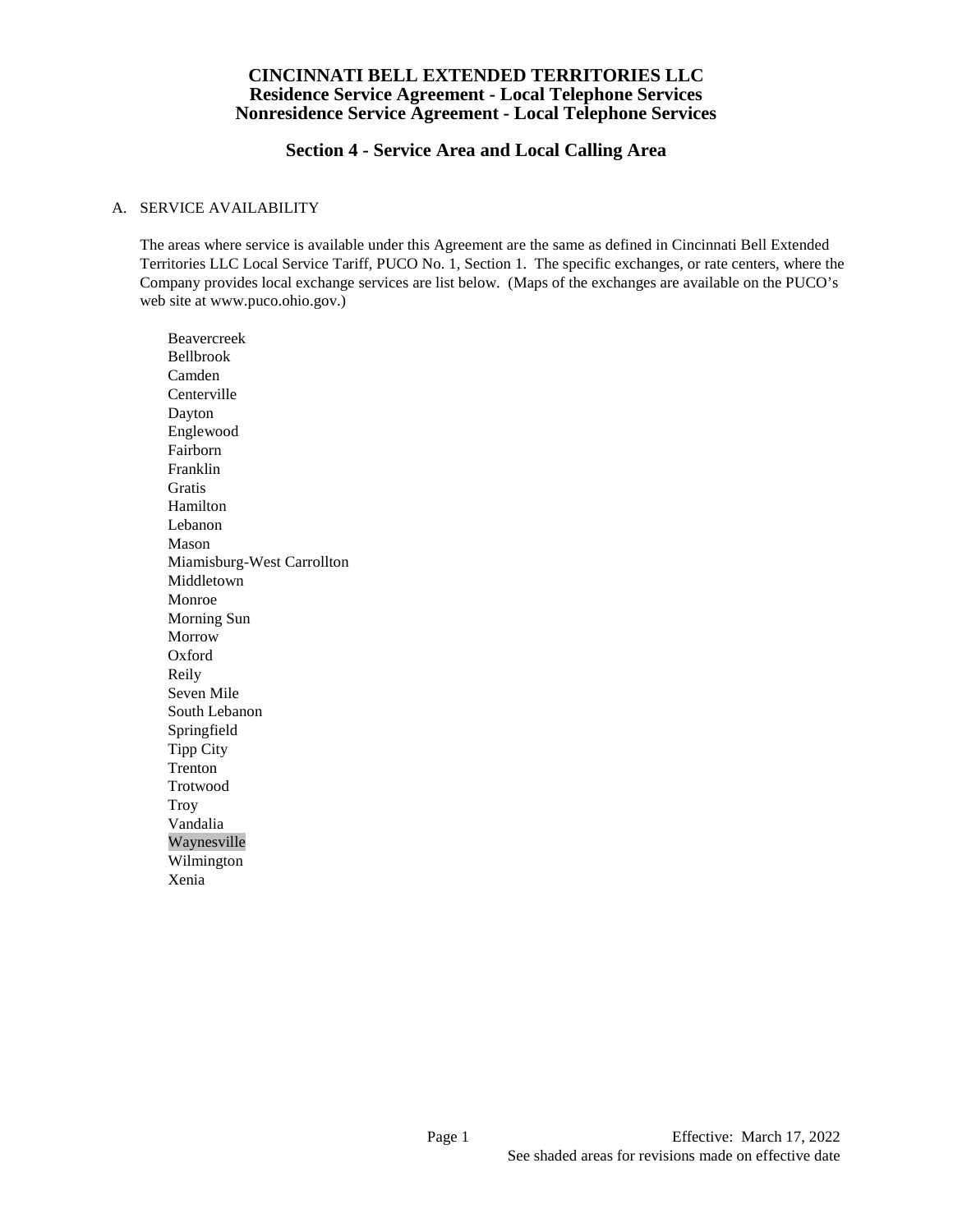# **Section 4 - Service Area and Local Calling Area**

#### B. SERVICE AREAS

The availability of certain services is limited in certain areas due to the availability of specific facilities and the method of service provisioning. Service is only available where facilities permit. The exchanges, or rate centers, within the Company's serving area are classified into Service Areas to reflect the service availability and applicable rates, as follows:

## a. Service Area A

- Lebanon Mason Morrow South Lebanon
- b. Service Area B

Beavercreek Bellbrook Camden Centerville Dayton Englewood Fairborn Franklin **Gratis** Hamilton Miamisburg-West Carrollton Middletown Monroe Morning Sun Oxford Reily Seven Mile Springfield Tipp City Trenton Trotwood Troy Vandalia Waynesville Wilmington Xenia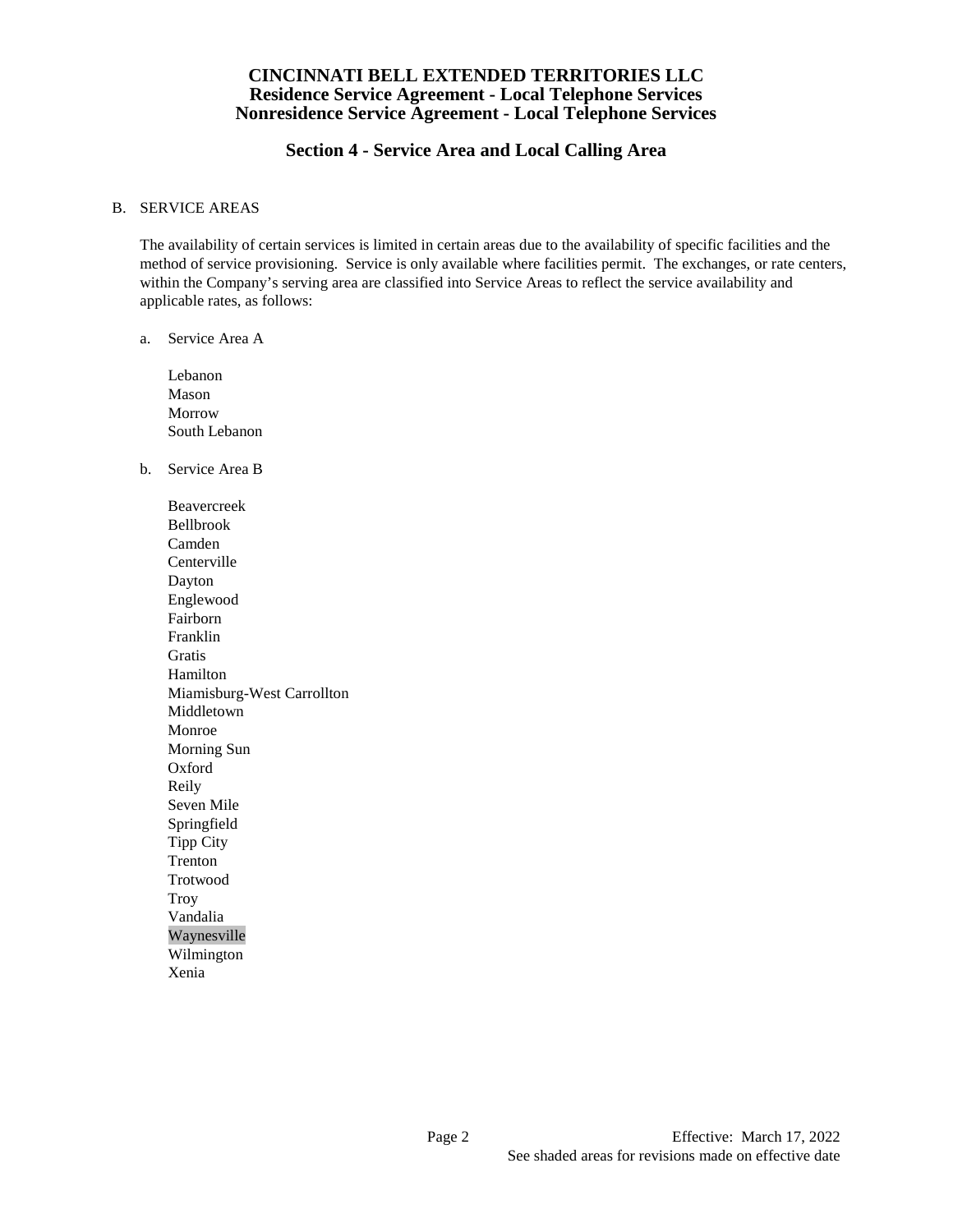# **Section 4 - Service Area and Local Calling Area**

#### C. LOCAL CALLING AREA

The local calling areas under this Agreement are the same as described in the Company's Local Service Tariff, PUCO No. 1, Section 3.

1. Greater Cincinnati - Dayton Local Calling Area Definition

For local calling purposes, the Greater Cincinnati - Dayton Local Calling Area is comprised of the following exchanges in Ohio, Kentucky, and Indiana:

a. Ohio Exchanges

| Beavercreek        | Gratis                     | Pitchin                       |
|--------------------|----------------------------|-------------------------------|
| <b>Bellbrook</b>   | Hamilton                   | <b>Pleasant Hill</b>          |
| Bethany            | Harrison                   | Port William                  |
| <b>Bethel</b>      | Jamestown                  | Reily                         |
| <b>Blanchester</b> | Laura                      | Sabina                        |
| Bowersville        | Lebanon                    | Seven Mile                    |
| <b>Brookville</b>  | Lewisburg                  | Shandon                       |
| <b>Butlerville</b> | Liberty                    | South Charleston              |
| Catawha            | Little Miami               | South Lebanon                 |
| Cedarville         | Martinsville               | South Vienna                  |
| Centerville        | Mason                      | Springfield                   |
| Christiansburg     | Medway                     | <b>Spring Valley</b>          |
| Cincinnati         | Miamisburg-West Carrollton | <b>Tipp City</b>              |
| Clarksville        | Middletown                 | <b>Tremont City</b>           |
| <b>Clermont</b>    | Monroe                     | Trenton                       |
| Covington          | Morning Sun                | Trotwood                      |
| Dayton             | Morrow                     | Troy                          |
| Donnelsville       | New Burlington             | Urbana                        |
| Englewood          | New Carlisle               | Vandalia                      |
| Enon               | New Lebanon                | Waynesville                   |
| Fairborn           | New Vienna                 | West Alexandria               |
| Farmersville       | Newtonsville               | <b>West Milton</b>            |
| Fayetteville       | North Hampton              | Williamsburg                  |
| Felicity           | Oxford                     | Wilmington                    |
| Franklin           | Phillipsburg               | Xenia                         |
| Germantown         | Piqua                      | <b>Yellow Springs-Clifton</b> |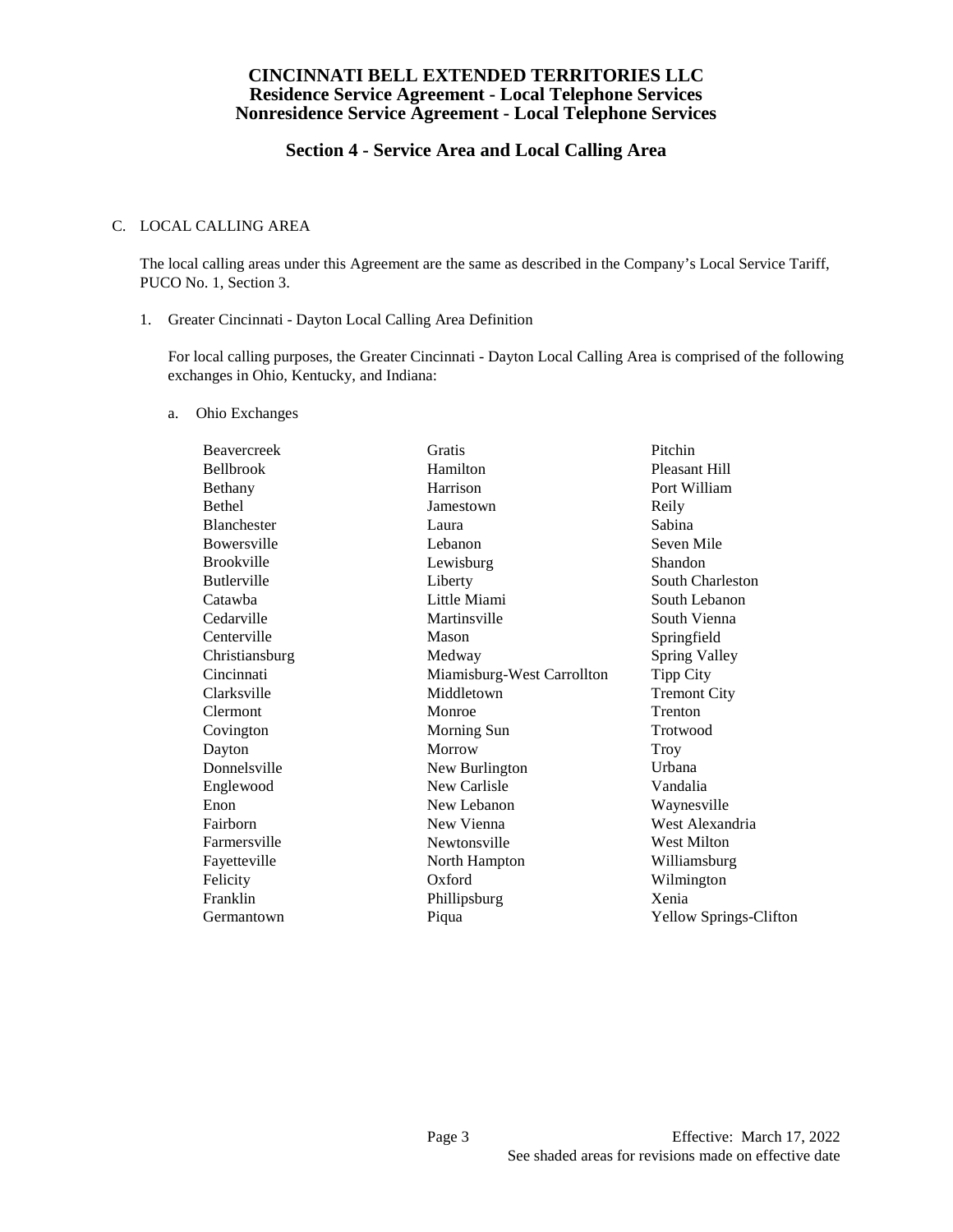# **Section 4 - Service Area and Local Calling Area**

- 1. Greater Cincinnati Dayton Local Calling Area Definition (Continued)
	- b. Kentucky Exchanges
		- Alexandria Boone Butler Falmouth Glencoe Independence Kentucky Metropolitan Walton Warsaw Williamstown
	- c. Indiana Exchanges

Peoria West Harrison